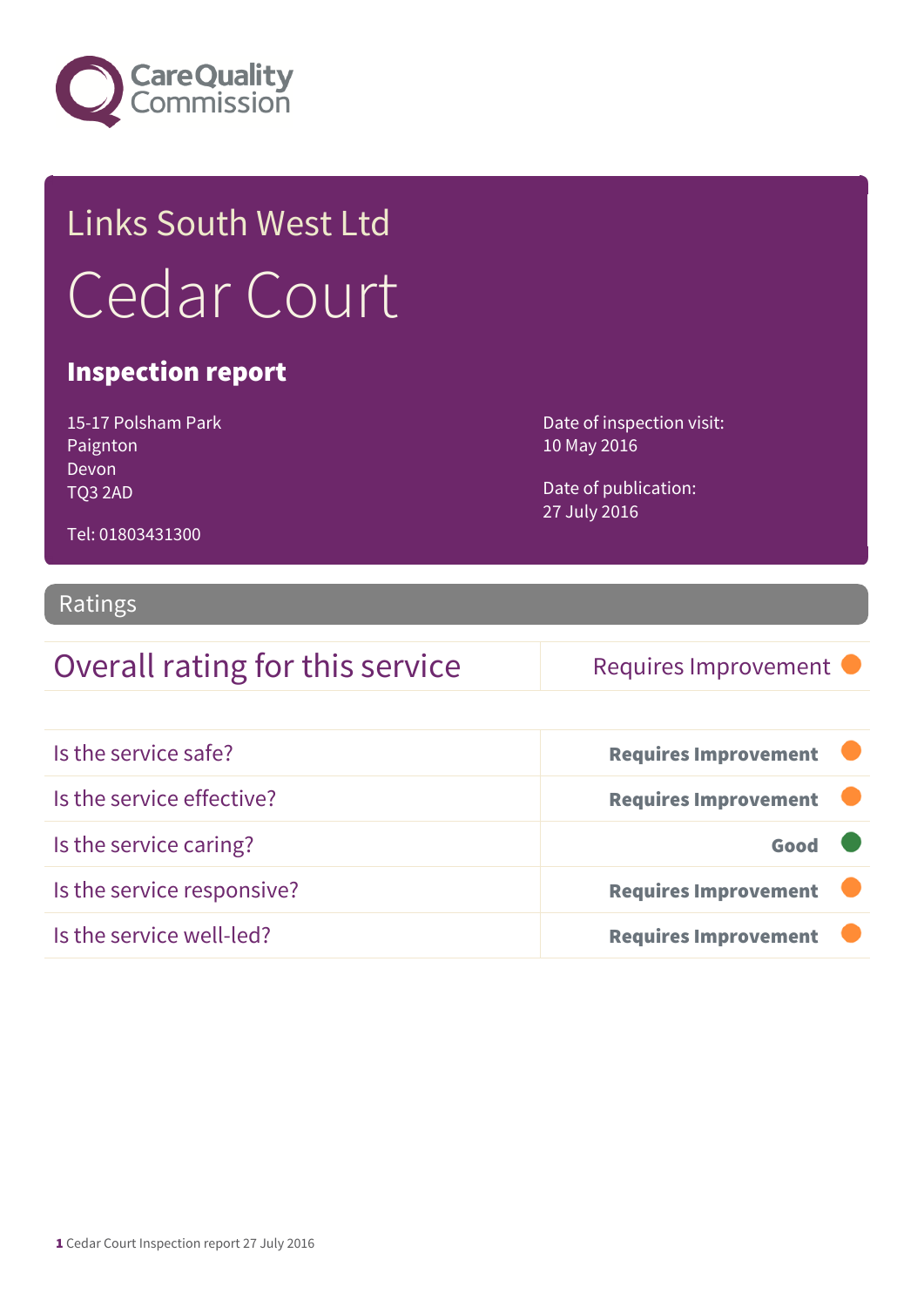### Summary of findings

#### Overall summary

Cedar Court is registered to provide personal care and support to 13 people in two separate semi-detached houses. People living at the home are younger people with a learning disability or autistic spectrum disorder. When we inspected the home there were 8 people living there. The building is made up of supported but semi-independent flats and more traditional residential care rooms to meet people's needs.

The home had a manager in post, but they were not yet registered with us. They are referred to throughout the report as the manager. A registered manager is a person who has registered with the Care Quality Commission to manage the home. Like registered providers, they are 'registered persons'. Registered persons have legal responsibility for meeting the requirements in the Health and Social Care Act 2008 and associated Regulations about how the home is run.

This inspection took place on 10 May 2016, and was unannounced. During the inspection we found some positive practice in place, and some areas where the home needed to improve.

Risks to people had not all been reviewed or updated since the person had moved to Cedar Court. Staff had positive approaches to risk taking, but some of the information in people's files was from previous places where people lived, which meant it may not be accurate or up to date. People had been encouraged to be involved in decisions which affected them, and in writing their care plans. However not all the care plans were up to date or reflective of people's care at the time of the inspection.

Staff training and support needs had not always been identified or met. Staff spoke passionately about their work and the people they supported, and we saw evidence of positive, caring and supportive relationships. But staff did not all have the up to date knowledge or skills needed to support people with their needs. Gaps in care planning and records meant this presented a higher level of risk as staff could not use these with confidence to support people. We have made a recommendation in relation to staff training and support systems.

People were protected from the risk of abuse as staff understood the signs of abuse and how to report concerns. People benefited from sufficient staff to meet their needs, and staffing levels were increased to meet their wishes regarding activity. However systems were not in place to manage any risks associated with the staff recruitment process. The staff team were clear about and were encouraged to work within the ethos and philosophy of the home. The home had a strong, visible person centred culture and was good at helping people who used the home to express their views. People were encouraged and supported to engage with the local community. Where people had raised concerns these were managed well.

People received their medicines as prescribed. The systems in place for the management of medicines protected people who lived at the home; however we identified some concerns that prescriptions were not always clearly written. The manager agreed to clarify these with the prescriber to ensure they were being given at safe intervals.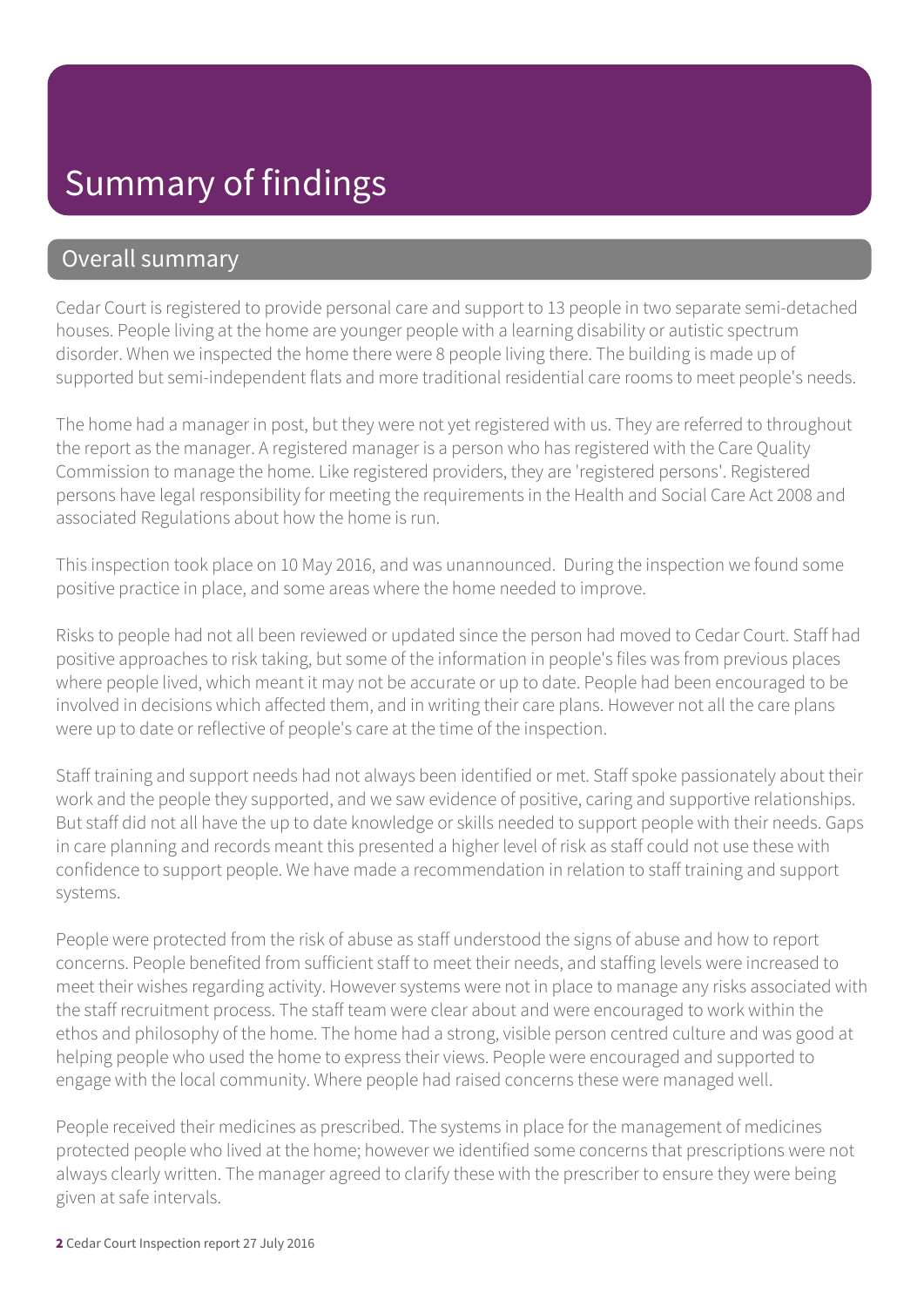Accommodation was personalised and had been adapted to suit individual people's needs. Some people had their own flats which they were able to personalise. Other people had more traditional residential care accommodation. Movement between the two semi-detached houses, which might be necessary to enable people to access the central kitchen was managed through the use of electronic key fobs.

People had access to the healthcare services they needed, including a staff having a clear understanding of when emergency care was needed for one person. The home had thought about people's needs and relatives were being involved in making best interest decisions where people needed support in making decisions. Appropriate applications had been made under the Deprivation of Liberty Safeguards to help protect people's rights and safety.

There were some systems and audits in place to assess and monitor the quality of the home, but these were not all robust. The quality assurance system had not been fully completed, and some records were not comprehensive enough or well maintained. Some records were not well maintained, and systems for the management of risks were not always ensuring people's safety. For example, the laundry systems at the home did not provide a safe system for the potential control of infection. We have made a recommendation in relation to the systems for control of infection at the home.

We identified a breach of regulations during this inspection. You can see what action we told the provider to take at the back of the full version of the report.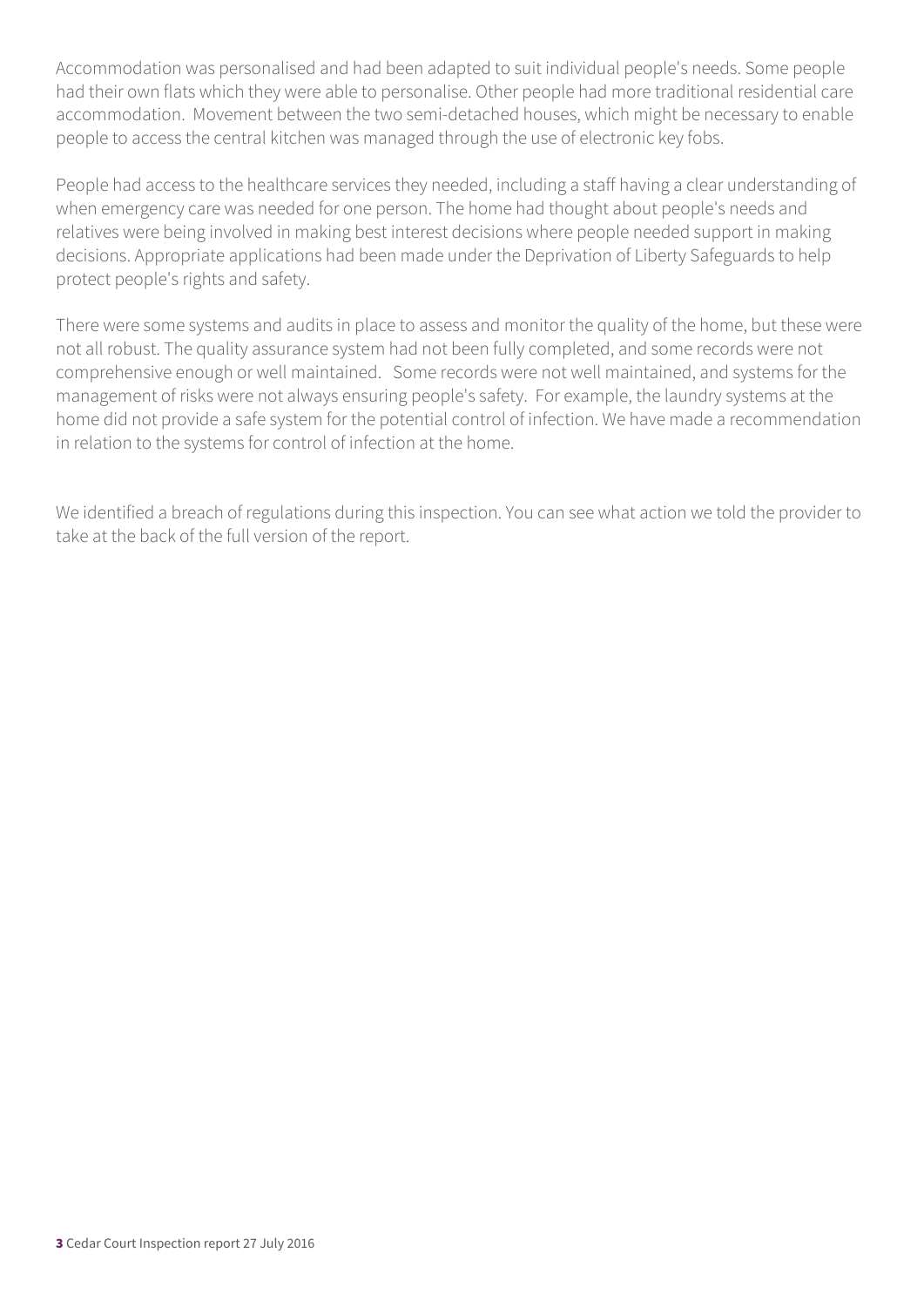#### The five questions we ask about services and what we found

We always ask the following five questions of services.

The home was not always safe.

Information on risks was identified, but had not all risk assessments had been reviewed since the person had moved to Cedar Court. Staff had been given some information on how to manage risks to ensure people were protected, and had positive approaches to risk taking. Some recording of incidents was inconsistent which meant that action could not always be taken to reduce a re-occurrence.

People were protected from the risk of abuse as staff understood the signs of abuse and how to report concerns.

People benefited from sufficient staff to meet their needs. People's care needs were reviewed and staffing levels increased to meet their wishes regarding activity accordingly.

Recording systems were not in place to manage any risks from the staff recruitment process.

People received their medicines as prescribed. The systems in place for the management of medicines were safe and protected people who used the home. However some prescribing instructions were not clear, and the manager agreed to discuss these with the prescribing GP to ensure staff were clear about safe intervals for administration of medicines.

The laundry management systems at the home did not provide a safe system for the potential control of infection. We have made a recommendation in relation to seeking advice on infection control practices.

The home was not always effective.

Staff training and support needs had not always been identified or met. Staff did not always have the updated training they needed to meet people's needs. We have made a recommendation in relation to staff training and support

Is the service safe? The service safe of the service safe of the service safe of the service safe of the service service service service service service service service service service service service service service servi

Is the service effective?  $\blacksquare$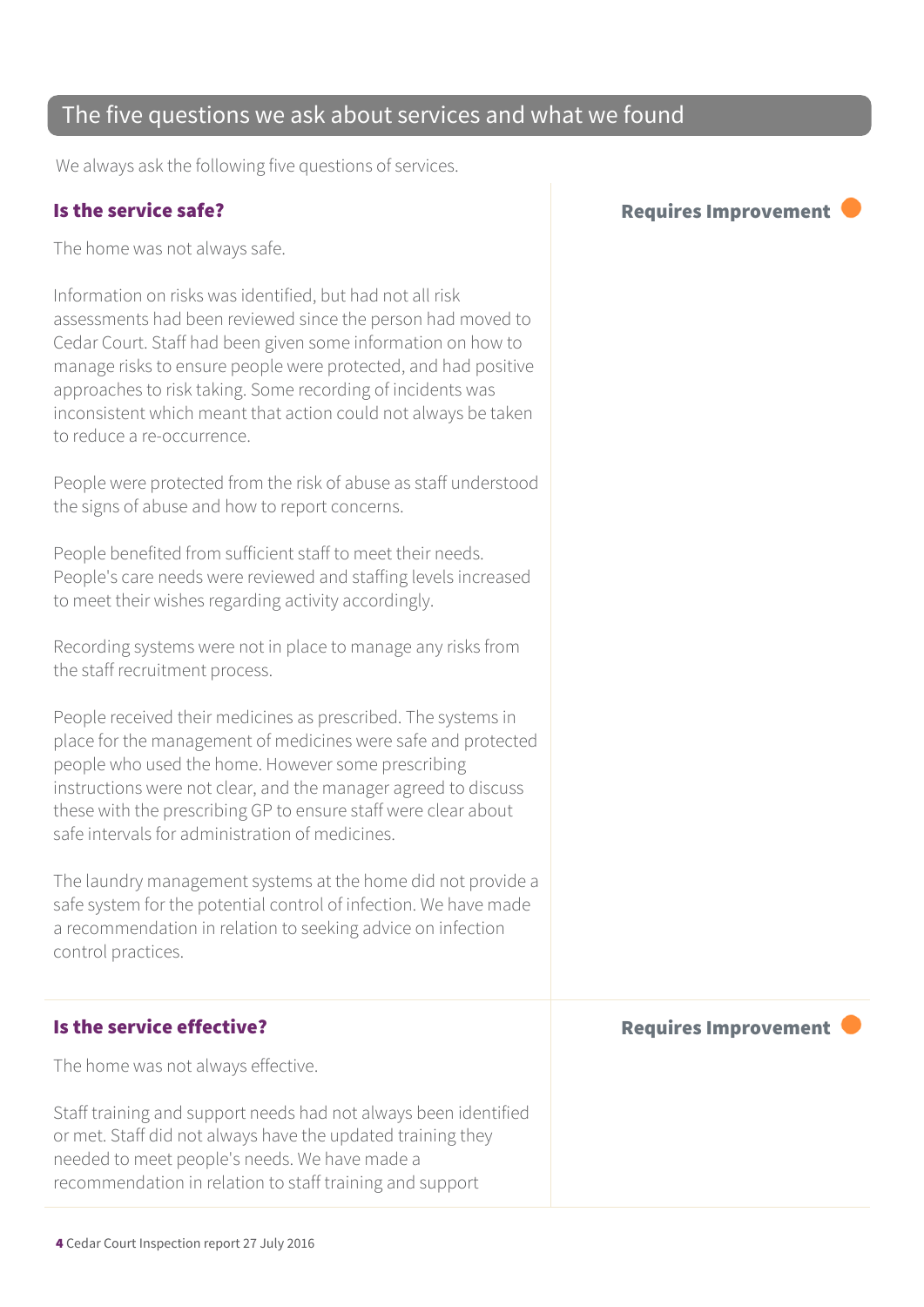systems.

People had access to the healthcare services they needed, including a clear understanding of emergency care.

Accommodation was personalised and had been adapted to suit individual people's needs.

The home had thought about people's needs and relatives were being involved in making best interest decisions. The home had made appropriate applications under the Deprivation of Liberty Safeguards to help protect people's rights and safety.

| Is the service caring?                                                                                                                                                                                                     | Good                        |
|----------------------------------------------------------------------------------------------------------------------------------------------------------------------------------------------------------------------------|-----------------------------|
| The home was caring.                                                                                                                                                                                                       |                             |
| Staff were positive, kind and caring and people were treated with<br>dignity and respect.                                                                                                                                  |                             |
| Staff spoke passionately about their work and the people they<br>supported. We saw evidence of positive, caring and supportive<br>relationships.                                                                           |                             |
| The home had a strong, visible person centred culture and was<br>very good at helping people who used the home to express their<br>views.                                                                                  |                             |
| Is the service responsive?                                                                                                                                                                                                 | <b>Requires Improvement</b> |
| The home was not always responsive.                                                                                                                                                                                        |                             |
| People were encouraged to be involved in decisions which<br>affected them, and in writing their care plans. However not all<br>care plans were up to date or reflective of people's care at the<br>time of the inspection. |                             |
| People were encouraged and supported to engage with the local<br>community and develop new goals to promote their<br>independence.                                                                                         |                             |
| Complaints were managed well.                                                                                                                                                                                              |                             |
| Is the service well-led?                                                                                                                                                                                                   | <b>Requires Improvement</b> |
| The home was not always well-led.                                                                                                                                                                                          |                             |
| The manager of the home was not yet registered.                                                                                                                                                                            |                             |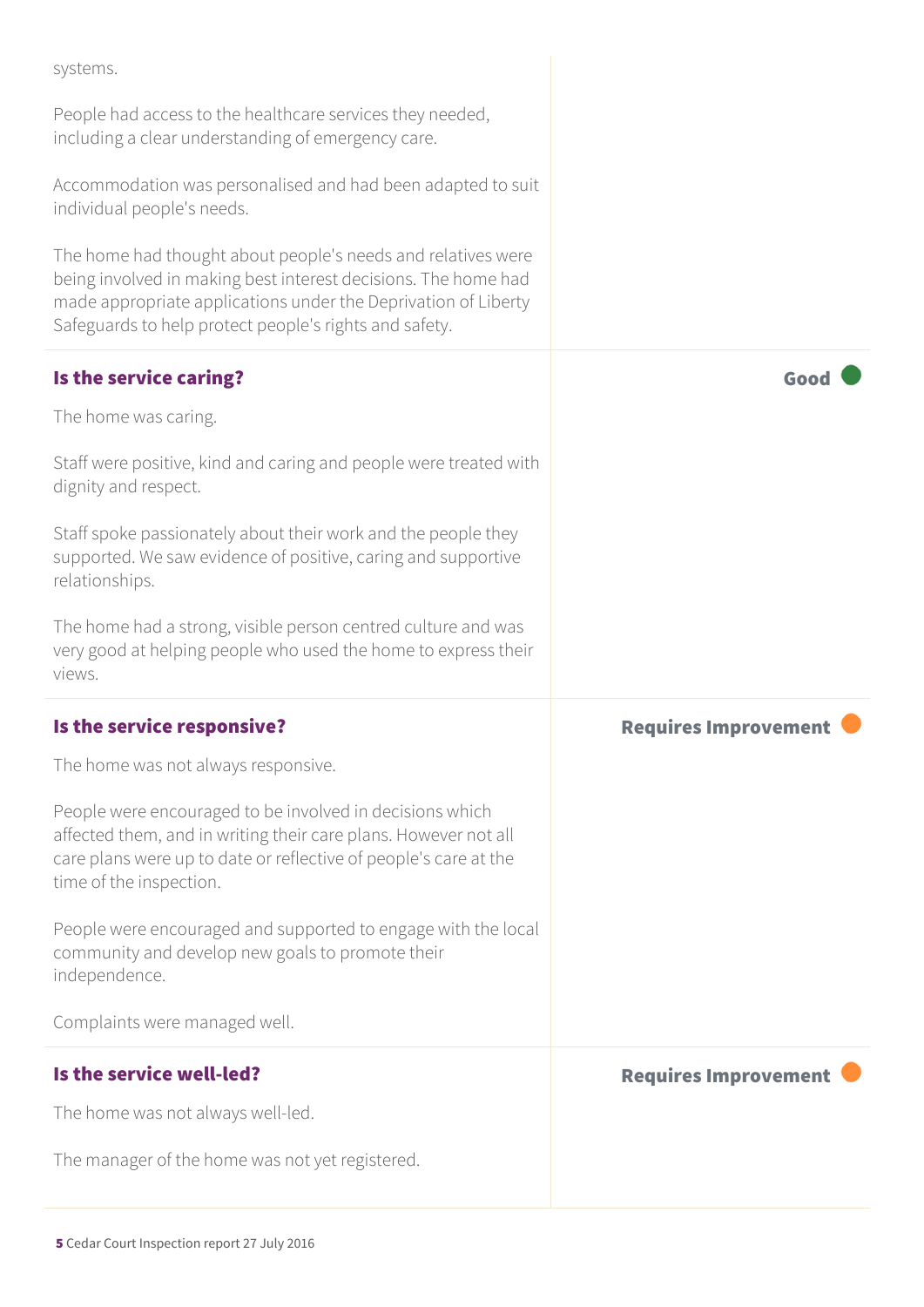The staff team were clear about and were encouraged to work within the ethos and philosophy of the home.

There were systems in place to assess and monitor the quality of the home, but these were not all robust. The quality assurance system was used to develop and drive further improvement, but this had not been fully completed.

Records were not all well maintained.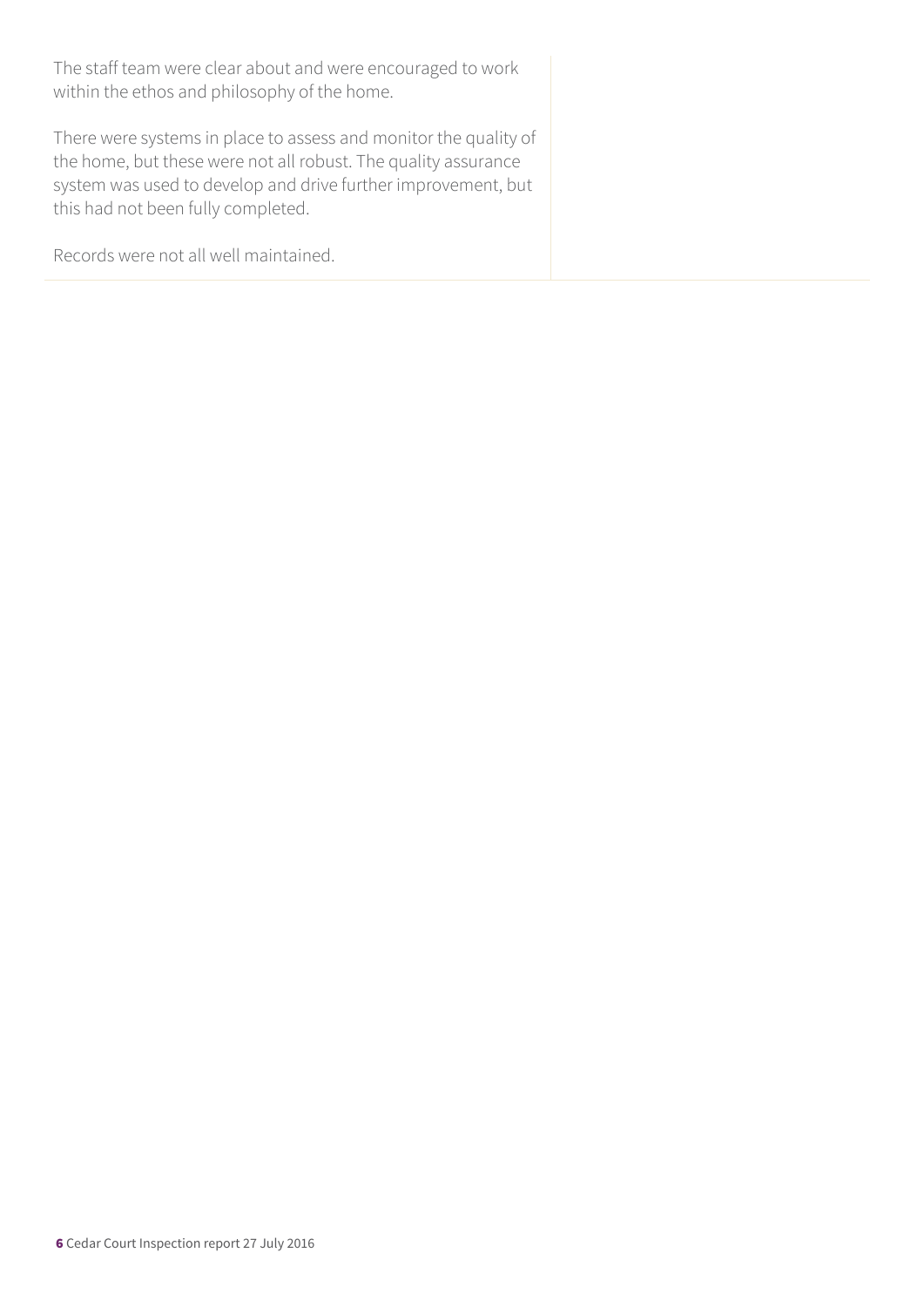

# Cedar Court Detailed findings

### Background to this inspection

We carried out this inspection under Section 60 of the Health and Social Care Act 2008 as part of our regulatory functions. This inspection was planned to check whether the provider was meeting the legal requirements and regulations associated with the Health and Social Care Act 2008, to look at the overall quality of the home, and to provide a rating for the home under the Care Act 2014.

This inspection visit took place on 10 May 2016, and was unannounced. One social care inspector carried out this inspection.

At the time of our inspection, eight people were using the home. We used a range of different methods to help us understand people's experience. We spoke with six people living at the home, and four relatives. We also spoke with five staff, and three members of the management team, including two directors of the provider company. Following the inspection we received information from agencies who had placed people at the home and the local safeguarding team about how the home operated.

We looked at four people's care plans, medication records, three staff files, audits, policies and records relating to the management of the home. We looked around the environment and discussed future plans for the development of the home.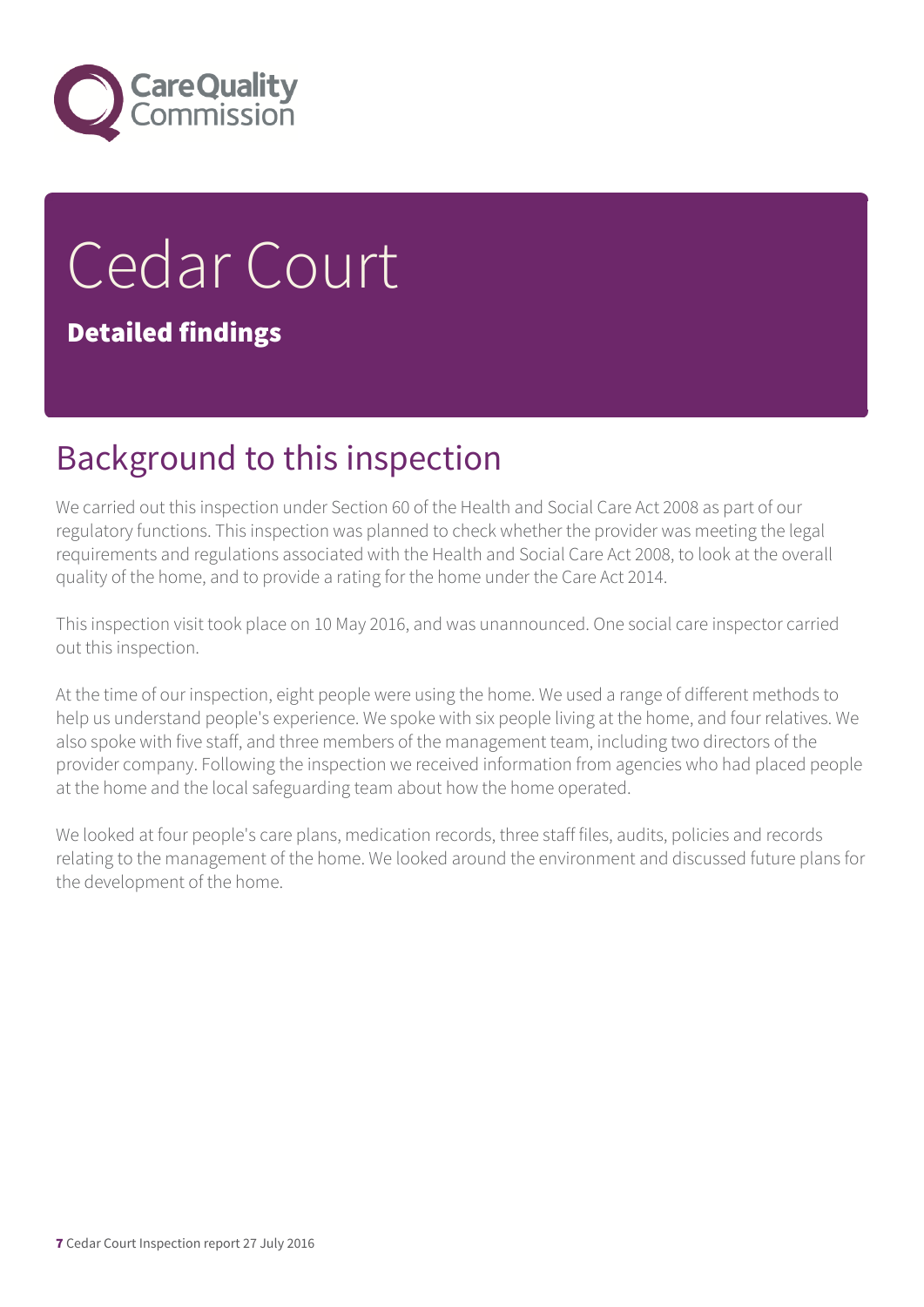#### Is the service safe?

### Our findings

People told us they felt safe and would talk to staff if they had any concerns about living at Cedar Court. One person told us about how safe they felt at the home. They told us they had previously had poor experiences, but said of Cedar Court "I feel really safe here now. I really love it here, it's the best". A relative told us they did not feel their relation "could have been looked after better anywhere else" and felt staff understood what actions to take to help protect the person's health and keep them safe.

Risk assessments were documented in each person's file. However some of the risk assessments related to and had been completed by previous services the person had been living in. They had not all been reviewed or updated by Cedar Court, even though they may still be current risks, for example risks from smoking. Other risk assessments had been provided and updated for people, including for travelling in vehicles, use of communal and shared spaces and slips, trips and falls. This told us that the processes of risk assessment and mitigation were not always thorough or consistent.

Staff demonstrated a positive approach to risk assessment and risk taking as ways of enhancing people's life experiences. Staff understood the risks associated with people's behaviours and how to support people in positive ways. One staff member told us "Living a valued life includes being able to take risks and make bad decisions. Managed risk is what risk assessments are for. I used to think of them as barriers but they are a tool". There was guidance available for staff on how to manage most significant risks presented by people, for example how to support them in case of distressed or anxious behaviours. This included de-escalation and distraction techniques, and was based on positive behavioural support principles. Staff understood how to support people when they were distressed or agitated and how to ensure people's physical boundaries were respected. Staff had received training in appropriate physical techniques to reduce risks to the person or others around them. However staff told us this had not been needed as they had been able to intervene with positive approaches and de-escalation techniques.

Although systems were in place to identify and record incidents and forward these for review to the manager, there was no consistent system in place for analysing and identifying patterns to prevent a reoccurrence. We asked to see a monitoring record that had been referred to in one person's daily notes as having been completed to record an incident, but this could not be located. Another person had an epilepsy monitoring sheet that had been fully completed by staff in detail and this was used to identify any significant changes in their seizure activity. However another epilepsy record had not been updated to reflect the person's recent seizure activity, meaning the two records were not consistent. The provider told us this was because the document had only been recently introduced.

All areas of the main building seen were clean. However the laundry area situated in an outside garage needed attention to ensure that any potential infection control risks could be managed. This included ensuring proper systems for the separation of clean and potentially contaminated laundry, and providing wall and floor surfaces that were easy to keep clean. Some non-laundry related items such as old furniture, ladders and vegetables were also being stored in this area, which would be used by people living at the home as well as staff. The provider has told us this area would benefit from redevelopment and this was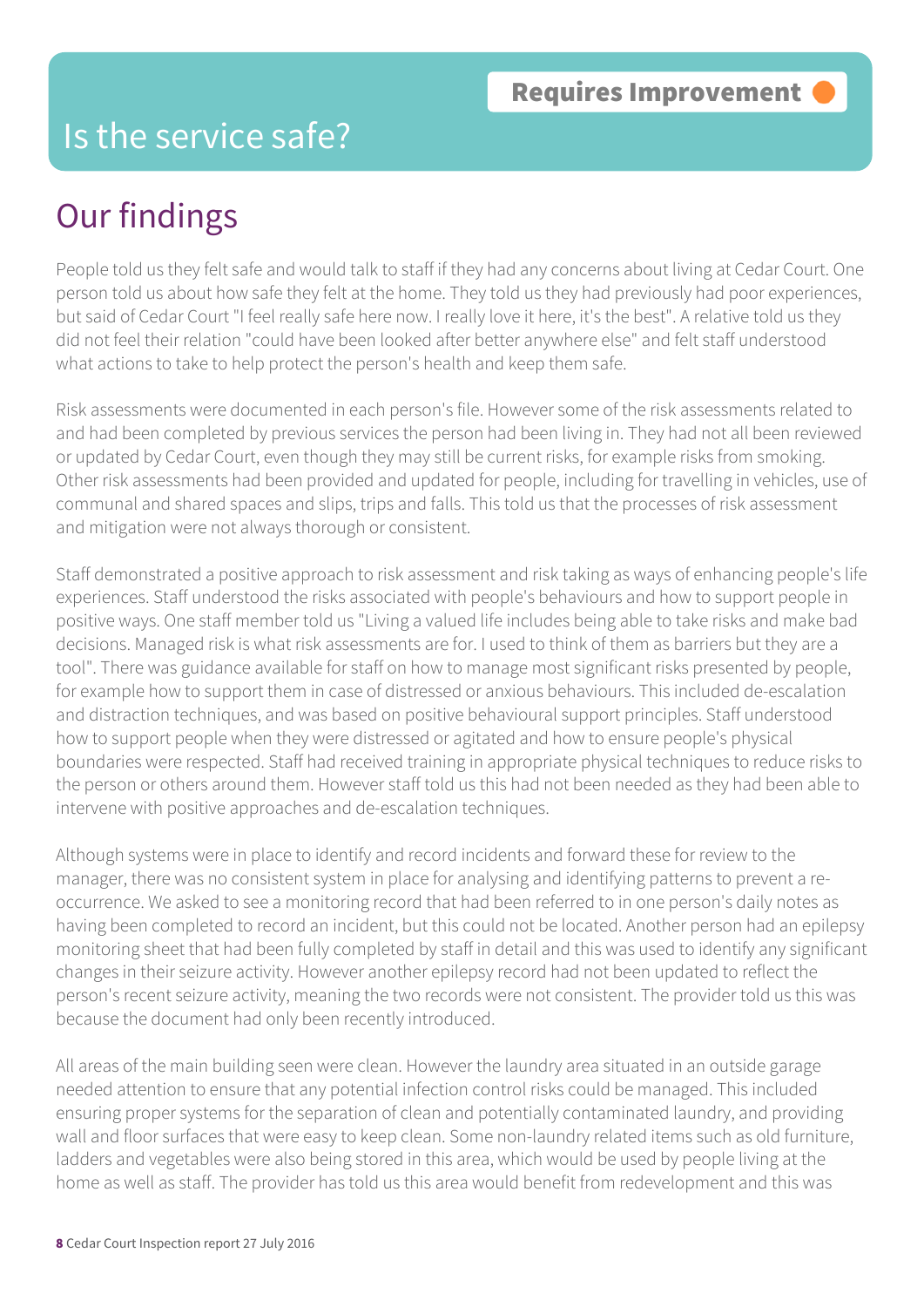reflected in their action plan. We recommend the provider seek guidance from a reputable source on safe systems for the control of infection in laundry areas.

People were being protected against the risks associated with medicines. However, we found that one prescription had not been clearly written to include a minimum time period between doses. The manager agreed to review this with the prescribing GP. Medicines were being reviewed regularly, and protocols were in place to clearly record when medicines to control seizures should be administered.

People's medicines were stored safely and securely. For some people this was in locked cupboards in their flats, but for others this was kept centrally in a lockable trolley. Staff who gave people their medicines had completed training to enable them to do this safely. Some people partly managed their own medicines, for example inhalers, and these were monitored to ensure that people were not using these excessively. Records of medicines administered confirmed people had received their medicines as they had been prescribed by their doctor to promote good health or manage long term health conditions.

People were protected by staff who knew how to recognise signs of possible abuse. Staff had not all received recent training in how to recognise harm or abuse, although those we spoke with had done so under a previous employer. However, they knew where to access information if they needed it and told us they would not have any concern about raising any issues with the home's management. They felt the manager would listen to their concerns and respond to these. The home had policies and procedures in place for staff to raise concerns without reprisals. Although the home did not have anyone living at the home who was under the age of 18 they had told us they may do as people transitioned between adult and younger people's homes. The home was accessing a copy of the local authority Child Protection procedures and told us both adult and child protection procedures formed a part of their training programme for staff. At the time of the inspection the home was involved in an open safeguarding process about one person.

There were sufficient staff on duty to meet people's needs. People living at the home had a contracted allocation of one to one time, based on risks and their individual needs, which varied for each person. We saw that the appropriate staffing levels were identified, based on each person's preferences and wishes and records showed that this was provided each day. Staff times were flexible, based upon what each person said they wanted to do that day. For example staff might start working later as the person they were going to support wanted to take part in an evening activity. The manager reviewed people's care needs regularly to ensure staff had the time to support them, and staff told us they did not work with people whose needs they could not meet. For example one person had a long term health condition that might require emergency medicines to be administered to them. A staff member told us they would not be expected to support that person until they had undertaken specific training to manage the condition. We were also told that there was a heightened awareness of staff becoming over tired supporting individuals who had high levels of need. A senior staff member told us in that instance staff duties would be changed around to give them a break.

Safe staff recruitment procedures were in place. Staff files showed evidence that pre-employment checks had been made including written references and satisfactory disclosure and barring checks (police checks). Evidence of staff identity had also been obtained. Some staff had been directly approached to work for the provider at Cedar Court, as they were aware of the skills they had in supporting people. However we identified there was no formal recorded system for risk assessing any declared convictions staff may have. The manager told us they would discuss any issues with the staff concerned and make an informed decision. The provider was recommended to ensure that any risks associated with the staff recruitment process were fully risk assessed and recorded.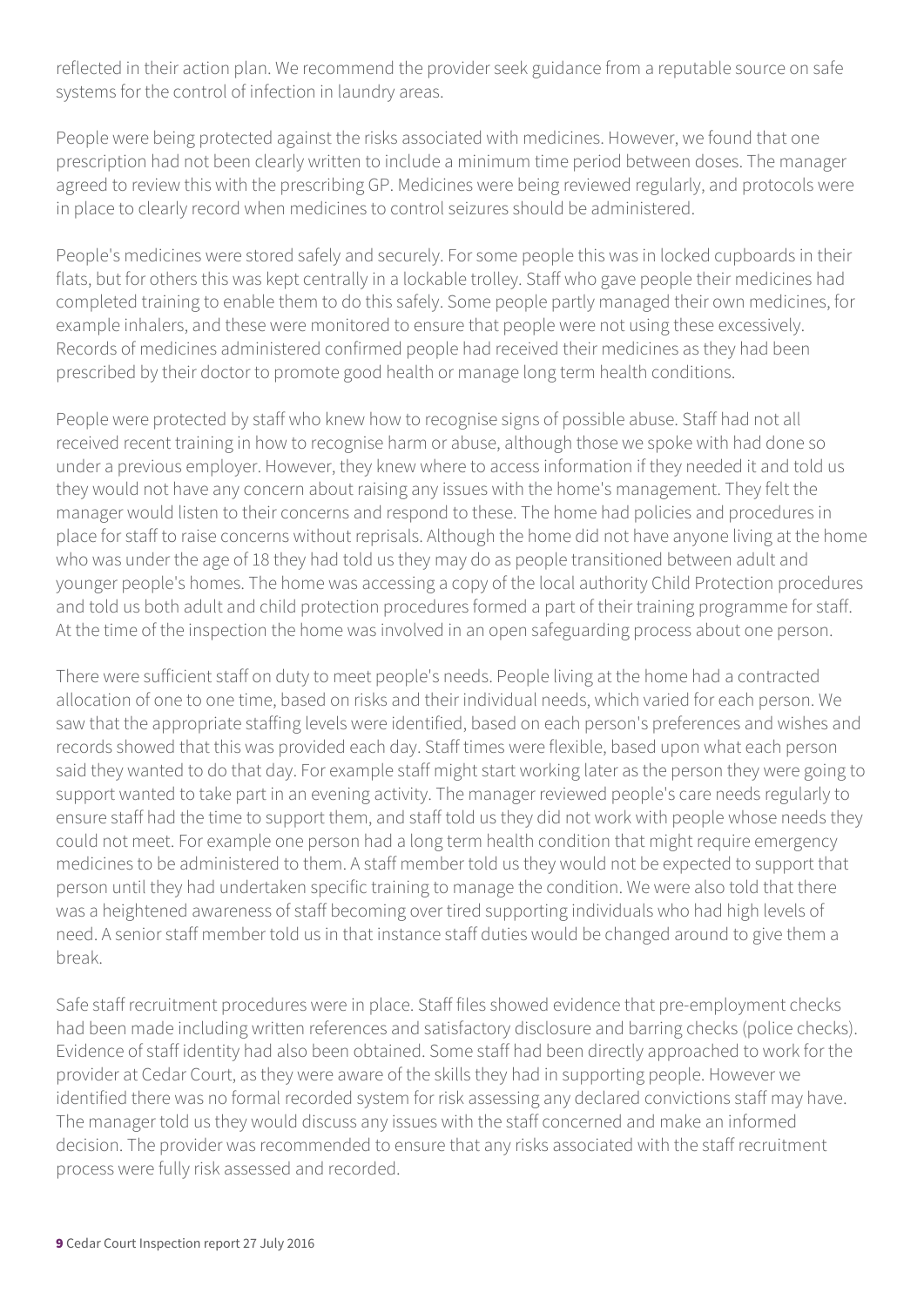The premises and equipment were maintained to ensure people were kept safe. For example, checks had been carried out in relation to fire, gas, and electrical installations. The home's handyman told us any maintenance issues were written in a maintenance book for him to address. Some people who lived at the home displayed destructive behaviours at times, including damage to furnishings and fittings. Efforts had been made to protect people from risks associated with this, for example with fitting metal light switches and the design of furnishings. Each person's private area had been designed specifically to meet their individual needs. Hot surfaces were protected and window openings restricted. Some lower windows had protective film to protect people's privacy while in their personal space. Water temperatures were restricted and items that could cause potential harm were secured away.

There were arrangements in place to deal with foreseeable emergencies. For example, there were emergency plans for fire, loss of heating, loss of electrics, and gas leakage and the evacuation of the building. Regular maintenance contracts were in place for example for the maintenance of fire equipment.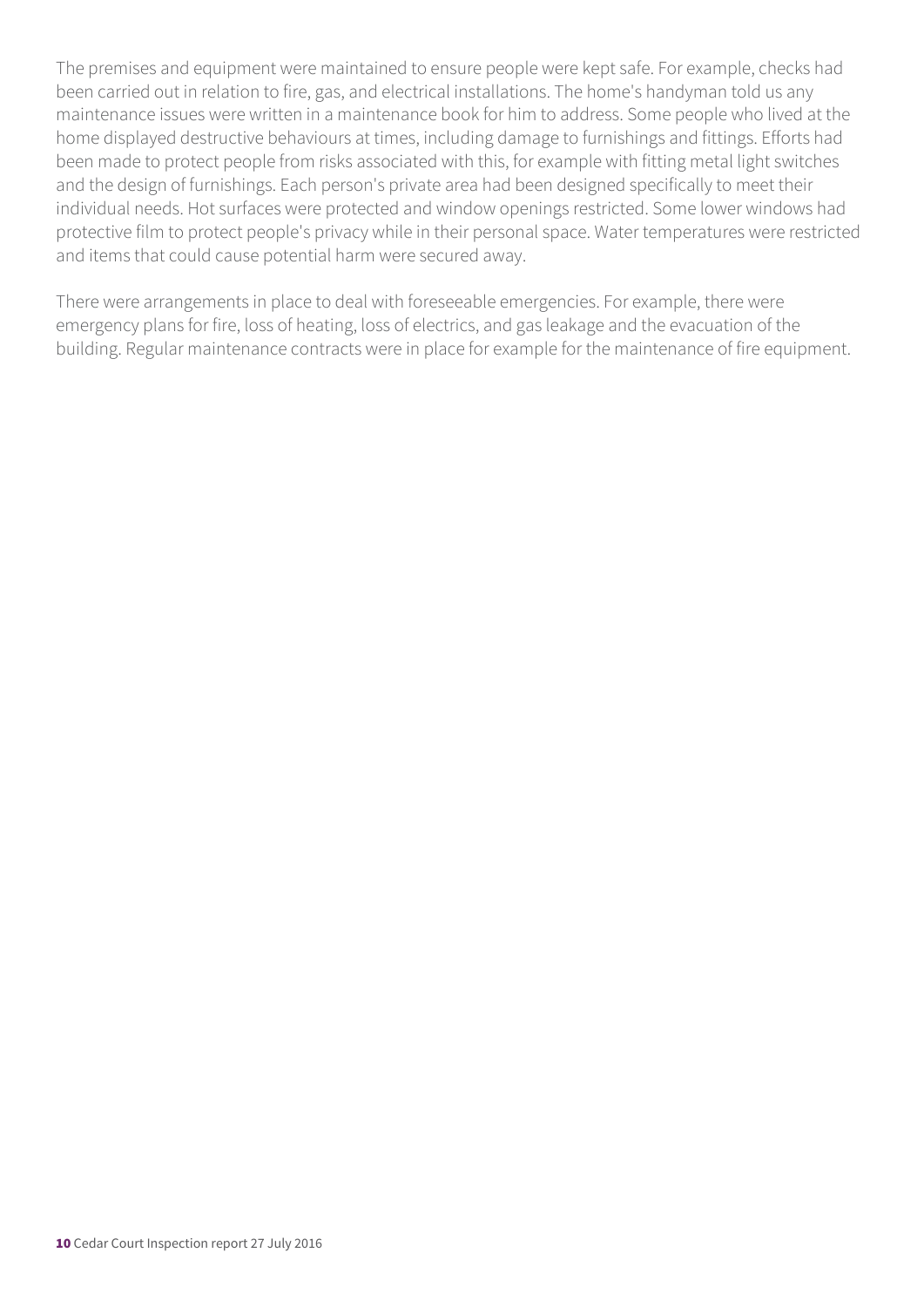#### Is the service effective?

## Our findings

We spoke with staff about the training and support they had received, and looked at three staff files.

We found that staff had not always received the training and support they needed to carry out their job role. The home's management did not have a system for ensuring that staff had the training and skills they needed to carry out their job role. For example the manager told us they had not carried out an overall training needs analysis or plan for the home, but that individual training records and certificates were kept in each staff member's file. We found there were gaps in the staff core skills training records in the files, for example most staff did not have training recorded in safeguarding, infection control or first aid. None of the files we looked at could evidence training in supporting people with Autism, although there were people with significant autism living at the home. We checked with staff and found that although some training had been carried out with previous employers, much of this had lapsed.

Staff were receiving supervision, but although this identified the training staff had done it did not including a training need analysis for the individual. The manager told us "I was aware this was something we needed to work on". Additional administrative support had been recruited to support the manager to develop systems for assessing training needs as a result, although this had not yet started.

We recommend that the service identifies staff training needs and sources training for staff, based on current best practice, in relation to the specialist needs of people living at the home and tasks staff need to carry out as part of their job role.

Staff told us they had completed a general induction to the home and six staff were completing the Care Certificate, which was a national qualification for staff at induction level. Some staff had other qualifications such as degrees in Health and Social Care management and were undertaking diploma qualifications which would cover some areas of the missing core competencies, however this was not identified in their records. Staff also told us that they had learned informally a great deal at the home through watching senior staff and management modelling effective and supportive care. One told us "This is a great place to learn". When supervision had been delivered to staff they had found it effective. One staff member told us a recent supervision session they had was really helpful to them. They told us it had been very insightful, challenging and had helped their personal and professional development.

Staff told us people were encouraged to make choices about their meals and for some people this meant being supported to budget and plan cooking of meals accordingly. However people's care plans were not always clear about their needs with regard to diet and nutrition. We discussed one person's dietary intake with staff. Staff told us the person made choices about their diet, but their plan did not mention how the person was to be encouraged to eat healthier options or look at setting goals with the person to improve their health. Another person was hoping to gain weight and this was being monitored with them in a positive way. The person told us they had put on weight and were happy about this. People were assessed for their risk of choking and one person had their meals cut up for them to reduce the risks.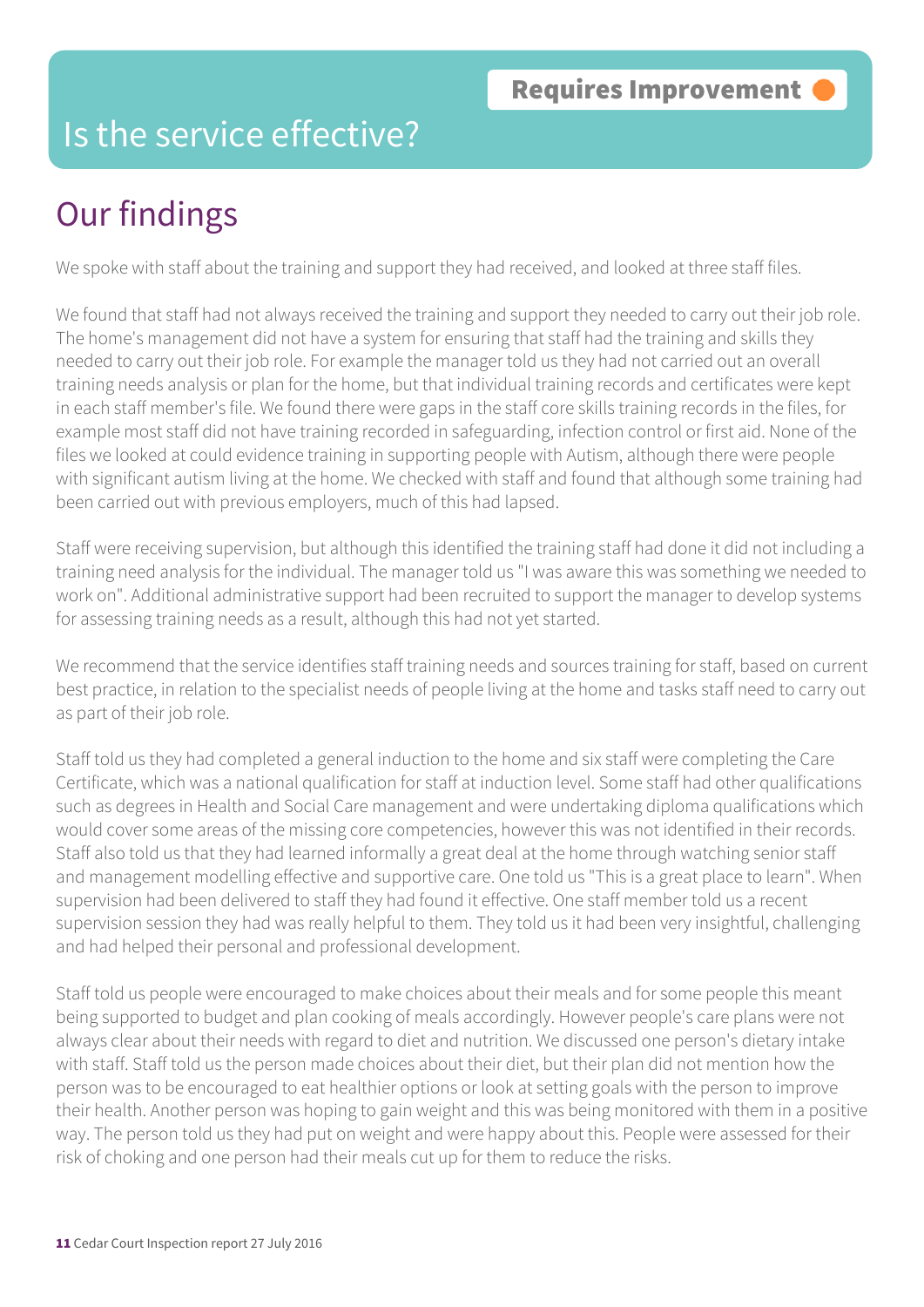People had regular access to healthcare professionals such as GPs, chiropodists, specialist teams to support people with sensory loss, opticians, specialist learning disability teams and dentists. One person with complex medical needs had recently received a review at their GP practice, involving a specialist nurse practitioner. Staff understood when emergency care was indicated for one person and we saw that they had not hesitated in calling for emergency assistance when needed. A family member told us they were confident the staff understood their relation's needs and would act quickly to obtain emergency support.

The Mental Capacity Act 2005 (MCA) provides a legal framework for making particular decisions on behalf of people who may lack the mental capacity to do so for themselves. The Act requires that as far as possible people make their own decisions and are helped to do so when needed. When they lack mental capacity to take particular decisions, any made on their behalf must be in their best interests and as least restrictive as possible.

We checked whether the home was working within the principles of the MCA, and whether any conditions on authorisations to deprive a person of their liberty were being met. Throughout the inspection we saw evidence that people were consulted over day to day issues and choices. People were supported by staff to plan what they wanted to do each day, and then if they changed their mind this was respected and new plans made. Discussion was being held on best interest decisions regarding medicines to be given in an emergency, and work had been undertaken assessing people's capacity with regard to managing their own finances. Staff recognised that people's capacity was variable throughout the day, and could tell us how they supported people's rights to make decisions.

People can only be deprived of their liberty to receive care and treatment when this is in their best interests and legally authorised under the MCA. The application procedures for this in care homes and hospitals are called the Deprivation of Liberty Safeguards (DoLS). DoLS applications had been made for six people living in the home, but had not yet been authorised due to delays with the local authority processes.

Cedar Court comprised two semi-detached houses, in a central residential area of Paignton. The properties are close to local amenities, transport links, shops and services. One property had been converted into semiindependent living flats. Each property had their own communal rooms, with a central shared kitchen. Flats had cooking facilities and bathroom facilities that had been adapted for each individual to use. One person was busy decorating their flat with staff support during the inspection, and other people who showed us their rooms told us how they had personalised this to suit their choices. Some regular respite care was provided. For one person using the service it was very important that their personal environment remained the same from one visit to another. This person had a dedicated room for their use, so that they could ensure the environment could be managed to help reduce the person's anxiety. People did not have access to some areas without staff support. We were told this was to help keep people safe, for example by restricting access to the kitchen area.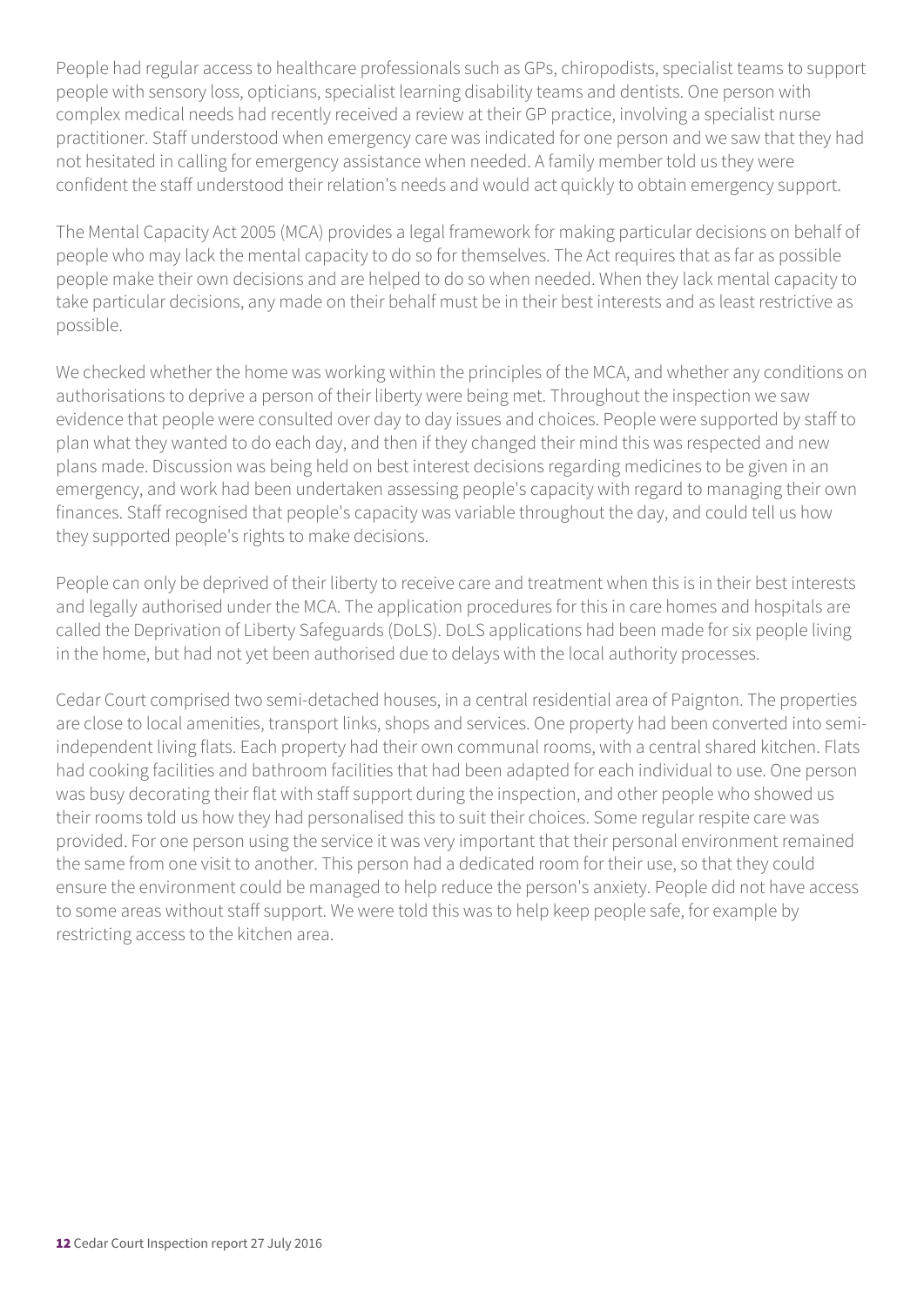## Our findings

During the inspection we observed staff working with and supporting people. Staff understood people's needs well and were able to spend time one to one following people's wishes and choices about their care. People and their relatives spoke very highly of the care and support they received. People told us the staff were of a very high standard. One said "I think they do a really good job". Relatives told us staff were "top quality" and seemed "very relaxed and know how to support people well". Another said "I hope they are being paid well enough because they really are worth every penny". Staff told us the whole staff team were enthusiastic and passionate about the people they worked with, and wanted them to develop to their full potential.

Care and support people received was based upon their wishes and choices, for example we saw one person chose the staff member they wanted that day to help them shower. Staff spent time working with people to understand what they needed and wanted and to support them with their communication. Communication from staff was clear and delivered in ways that people could understand, for example guidance or questions being broken down into smaller pieces of information that were easier to understand. One staff member told us about how one person liked to be joked with, and called by their favourite nickname. We spoke with the person and they told us they liked that name, and laughed with staff. This was also recorded in their care plan. One staff member told us about a newly admitted person "We haven't quite got to the real person yet. There is so much more to work with and develop with (person's name)." This told us staff had a positive approach to helping the person develop as far as possible, and were thoughtful about people's potential.

Staff were kind and supportive. We saw people approaching staff for comfort and physical contact. Staff were aware of appropriate physical boundaries, but also demonstrated compassion and sensitivity towards people who were exhibiting distress. One staff member told us "Nobody can teach you to care – you've either got it or you haven't". Staff celebrated people's achievements with them, and we saw evidence of this in people's rooms, with certificates of achievement or rosettes on display. A member of staff told us they had made a decision about working at the home as when they had attended for an interview they had heard a lot of laughter going on. Other staff referred to the 'investment' staff had made in developing the service and how some of the staff travelled over 60 miles a day to work at the home because they felt so positive towards the home and the people they were supporting. One told us "I get up and just look forward to coming to work".

People were treated with dignity and respect. The provider had signed up to the social care commitment as a part of their working practice. This involved staff committing to promote people's privacy, dignity, rights, health and wellbeing as part of this commitment. Staff were non-judgemental of people's behaviour. Staff knocked on people's doors and asked them if they were happy for us to see their room before entering.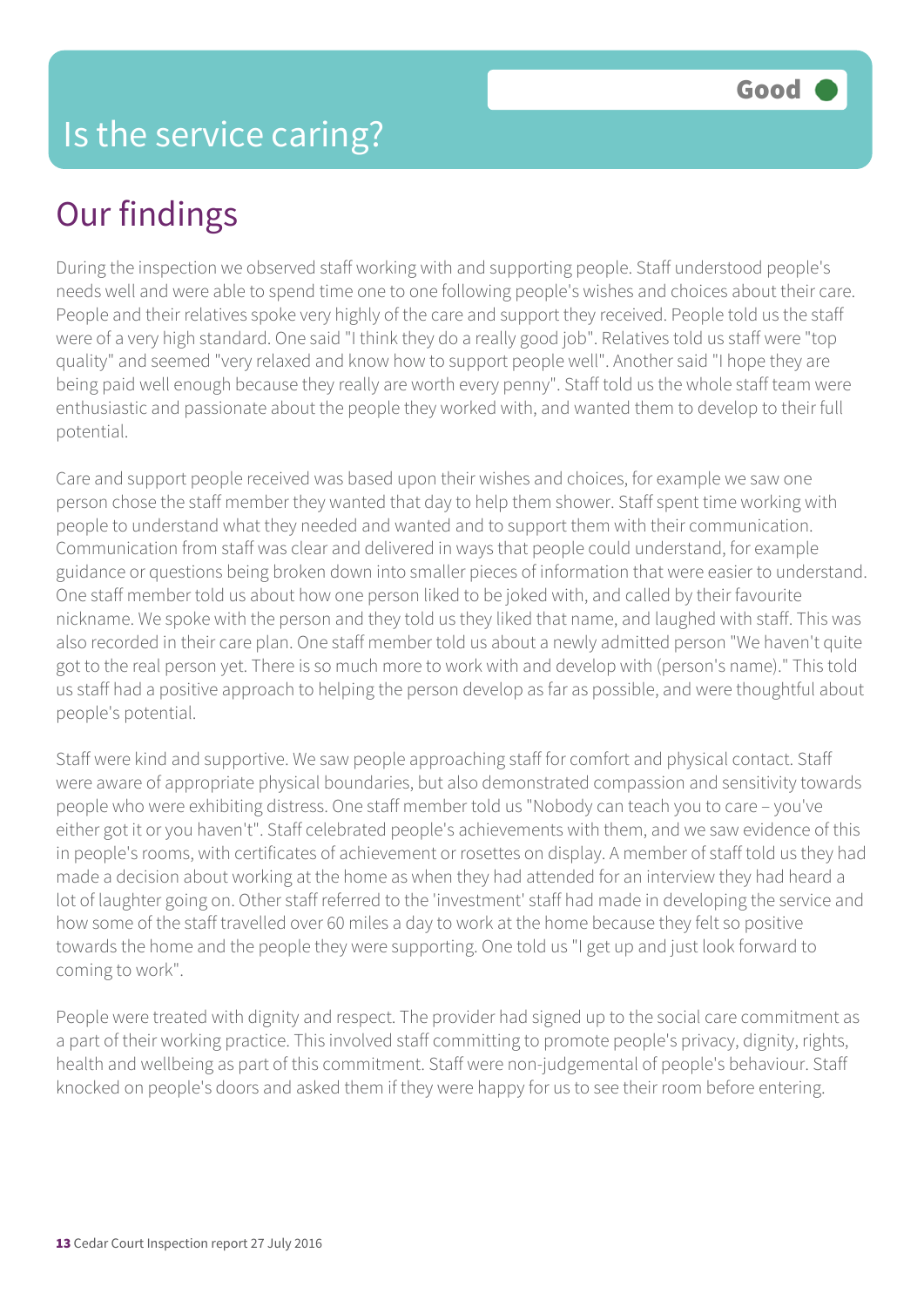#### Is the service responsive?

## Our findings

Each person living at the care home had a plan of their care, based on an assessment of their needs. However not all information in the plans was up to date or was consistently recorded. Initial assessments were usually completed before people moved into the home. However some people had come to the home as a result of a crises or placement breakdown elsewhere which the manager told us had left little time for preparation or assessment. One person we spoke with told us they had only planned to come to live at the home in an emergency for a few weeks, but had really liked it and wanted to stay long term.

Some parts of the care plans were not up to date as they had been compiled while the person was at a previous placement rather than at Cedar Court. This meant they were not always an accurate reflection of people's current needs, wishes or goals. Other areas of the care plans did not record people's needs accurately or consistently, which led to an increased risk of them experiencing poor or inappropriate care.

Care records were maintained across two systems, to ensure information was available for quick reference wherever the person was and also in a main care file. The smaller file contained a shortened care plan of the person's needs and wishes, and review of any known risks, and would be carried by staff when they left the home. Plans were being updated at monthly meetings, and covered "What we have agreed to do" with each person to help ensure consistency of approach. Plans also included some strategies for reducing behaviour that had a negative impact on people. For example, one staff member discussed with us how they had been working with a person to try to help them manage their impulsive spending behaviours, as this quickly led to negative emotions for the person.

Daily notes were written at the time throughout the day. One file we looked at contained a daily diary written with the person and a planner to help them decide what they wanted to do each day. Care, support and staffing was then built around this. We also saw one person sitting with a staff member and planning their next days activities.

People were actively involved in developing their care plans wherever possible. Family members we spoke with confirmed they had been involved in helping with the plans where this was needed, and plans included content written by the person in some instances. Parts of the plans were available in easier to read or pictorial formats to help meet people's needs. For example one person had a planning system on their wall which helped them to make sense of what was going on that day.

The care we saw being delivered was person centred. A staff member told us "People are very much right at the centre of what we do – it's not just rhetoric here" and relatives told us they felt this was the case. A staff member told us about a person they had supported that day. They were able to tell us in fine detail about how the person liked their day structured and how they supported them to achieve this. The person's wishes were paramount in how they were supported, and if they changed their mind about what they wanted to do then staff patiently re-arranged things for them. They told us "The key with (person's name) is to listen to her" and respond to any actions early enough to stop the person experiencing rising anxiety. Some but not all files contained information on what a "good day" looked like for the person, and some plans had a goal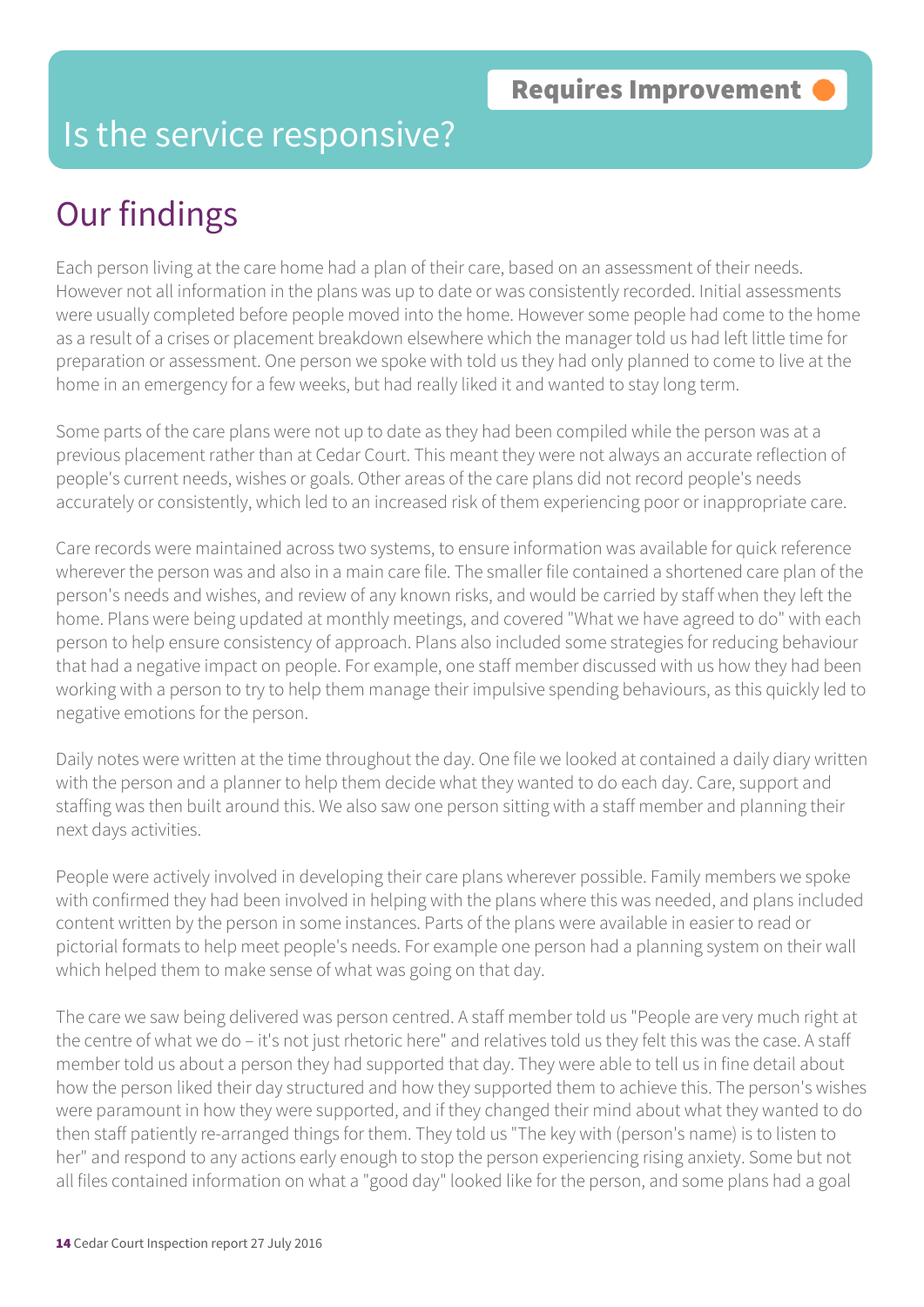for people to aim towards, to help promote their independence for example.

People followed activities of their choice, both within the house and the local community. People were encouraged to be active where they wished to do so, and for some people physical exercise was a part of their own way of managing anxiety. Other people needed significant encouragement to take part in activities, or preferred more sedate ones, such as shopping or going out for coffee. Some people attended local colleges and the home's staff were keen to support people to have new experiences. One staff member described taking a person crabbing to a local harbour for example.

People were confident if they made a complaint this would be dealt with. People told us they would tell the manager or a staff member if they were unhappy or worried about something. Complaints or concerns received about the home were managed. We looked at the way in which the home had recently responded to a concern which had led to a satisfactory resolution for all parties. Policies' and procedures were in place to show how complaints and concerns should be responded to.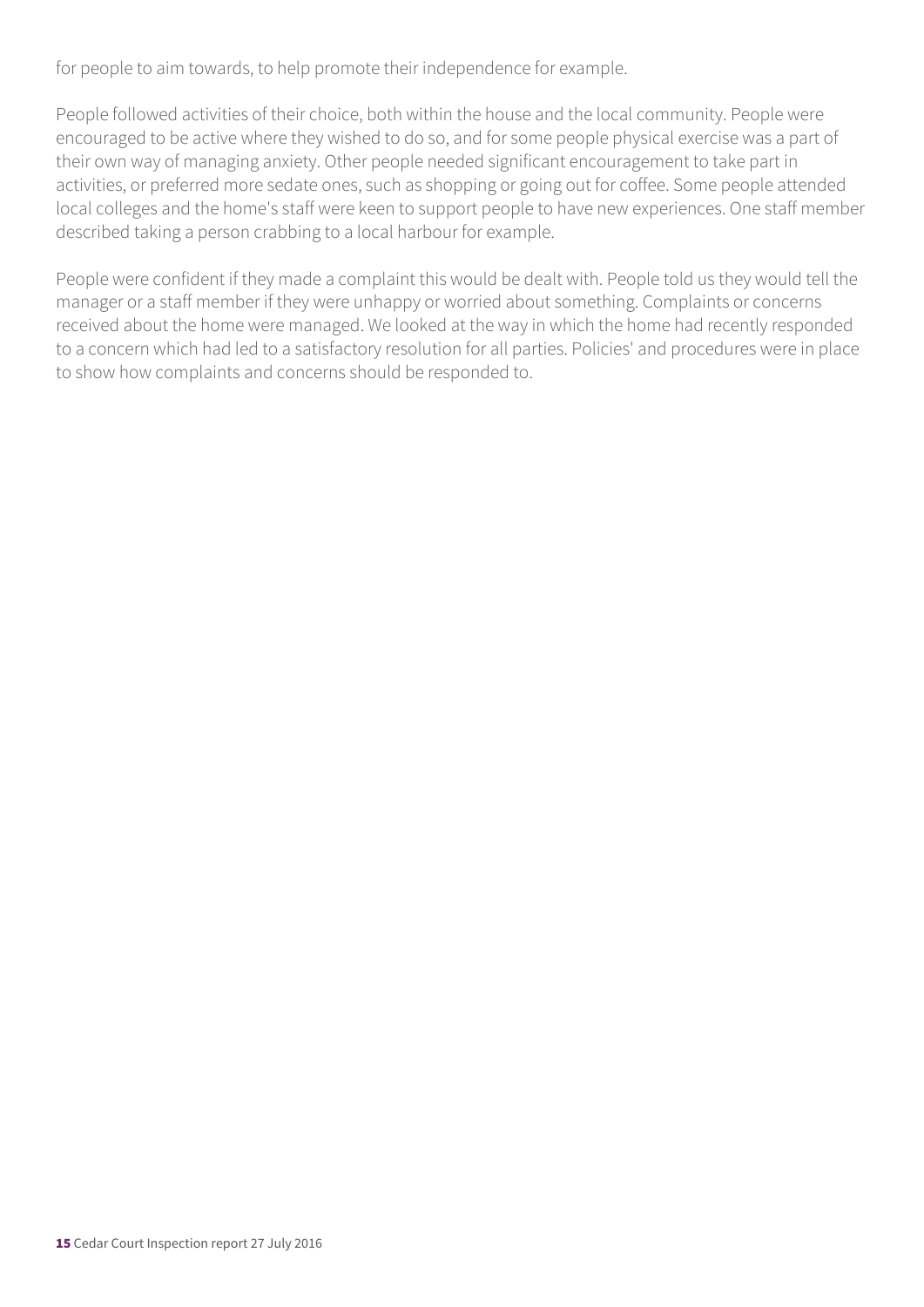#### Is the service well-led?

## Our findings

Cedar Court had previously been a care home for older people and was completing a two year progression towards becoming a home for people with learning disabilities and Autistic spectrum disorders. The directors had experience in managing services for people with these needs.

The directors and manager told us they were committed to continual improvement. However we found there was a lack of regular audit and assessment to assure the service's management of the quality of the services provided, and in some areas a lack of positive action for example with the need to develop training and support systems for staff. There were some audits such as for the environment and maintenance being carried out monthly and the manager hoped to increase both frequency and number of these with an increase in administration time available. However other audits were not being un undertaken, for example there was no specific infection control audit system in place.

Questionnaires had been sent out to families in September 2015 to gather their views about the home. We saw that where any potential improvements had been identified they had been acted upon. For example relatives had expressed concerns about the management of laundry. The manager told us the home had ensured all clothing was labelled, washed individually and each person had their own labelled laundry basket. This had helped to reduce the risks of things going missing. However, questionnaires had not yet been sent to staff or people living at the home and no analysis had been carried out of the overall responses. The manager was considering extending the questionnaires in use to include both these and other stakeholders such as GPs.

Records maintained by Cedar Court did not all clearly reflect people's needs or wishes about their care, and some were inconsistent in recording incidents or healthcare. Some records in people's files were not up to date as they had been provided through previous placements or referred to activities people enjoyed while living elsewhere. Policies and procedures that we sampled were up to date. Records were stored securely and there were arrangements for the safe disposal of records no longer needed. The service was registered with Data Protection agencies, to ensure the safe and confidential management of information.

We identified a number of concerns during this inspection which had not been addressed by the service's management.

This is a breach of Regulation 17 (1) and (2) (a) (b) (c) of the Health and Social Care Act 2008 (Regulated Activities) Regulations 2014.

The manager in post told us they believed they had applied for registration with the Care Quality Commission (CQC) but this application had not been received, and therefore the manager was not registered. There had not been a registered manager in post at the organisation since 2014. The previous manager had not made formal application to de-register, but had not been working at the home since that time. This was addressed immediately after the inspection. The manager told us they would be resubmitting their application to register. They had previously been a registered manager for services of this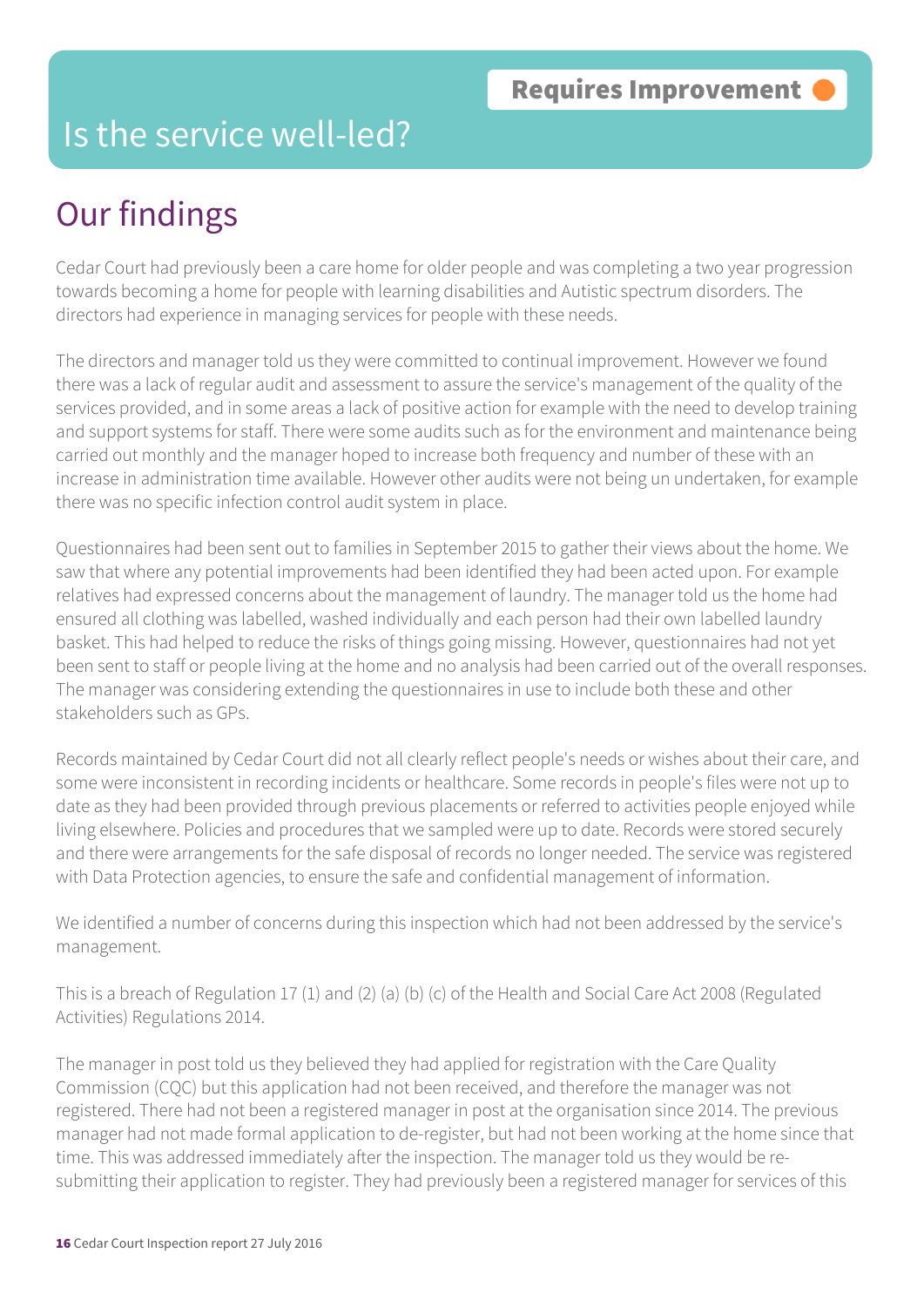type.

Two of the directors were in attendance at the home on the day of the inspection, along with the manager. It was clear that there was a well-defined ethos and philosophy for the home. Staff understood their roles and how they wanted to work with people. Some staff had specifically been recruited by the directors from other homes because of their past experience and ways of working. Other staff had joined because they had seen how the home was supporting people and told us this was in line with their own values and beliefs about how people should be treated. One told us the "morals and ethos" are great here, and another told us they had worked in other homes but at Cedar Court "the people come first" which was how they wanted to work.

Staff spoke positively about the leadership of both the manager and the directors. They told us "They are here all the time. I am in awe of how much they know and how they work with people" and "we are all of the same mind-set, from the directors down". There were effective communication systems amongst the staff group, with regular meetings. Staff were supported through access to senior people at any time for advice and support through an on call system during the nights and at weekends.

The service had on-going development plans, which were flexible to meet the changing needs of people coming into the home. For example, one flat was due to be fitted out to meet the needs of the person referred to come in. A lift shaft had recently been removed to allow people more space to access the upper floors. The service development plan included works to the patio area to be carried out in Spring 2016 to make this a nicer and more useable space for people. We saw some new outdoor seating had been purchased just before the inspection, which told us work was being carried out in accordance with the plan. The directors were members of BILD (British institute of Learning Disabilities), ARC (Association for Real Change) and local manager's consortiums for sharing good practice.

Staff were clear about their roles and responsibilities. Daily duties were delegated amongst the staff team by senior staff but kept under constant review to ensure staff were working well with people and not becoming over tired. The home was very busy and active, but staff told us it was like a 'busy family home'.